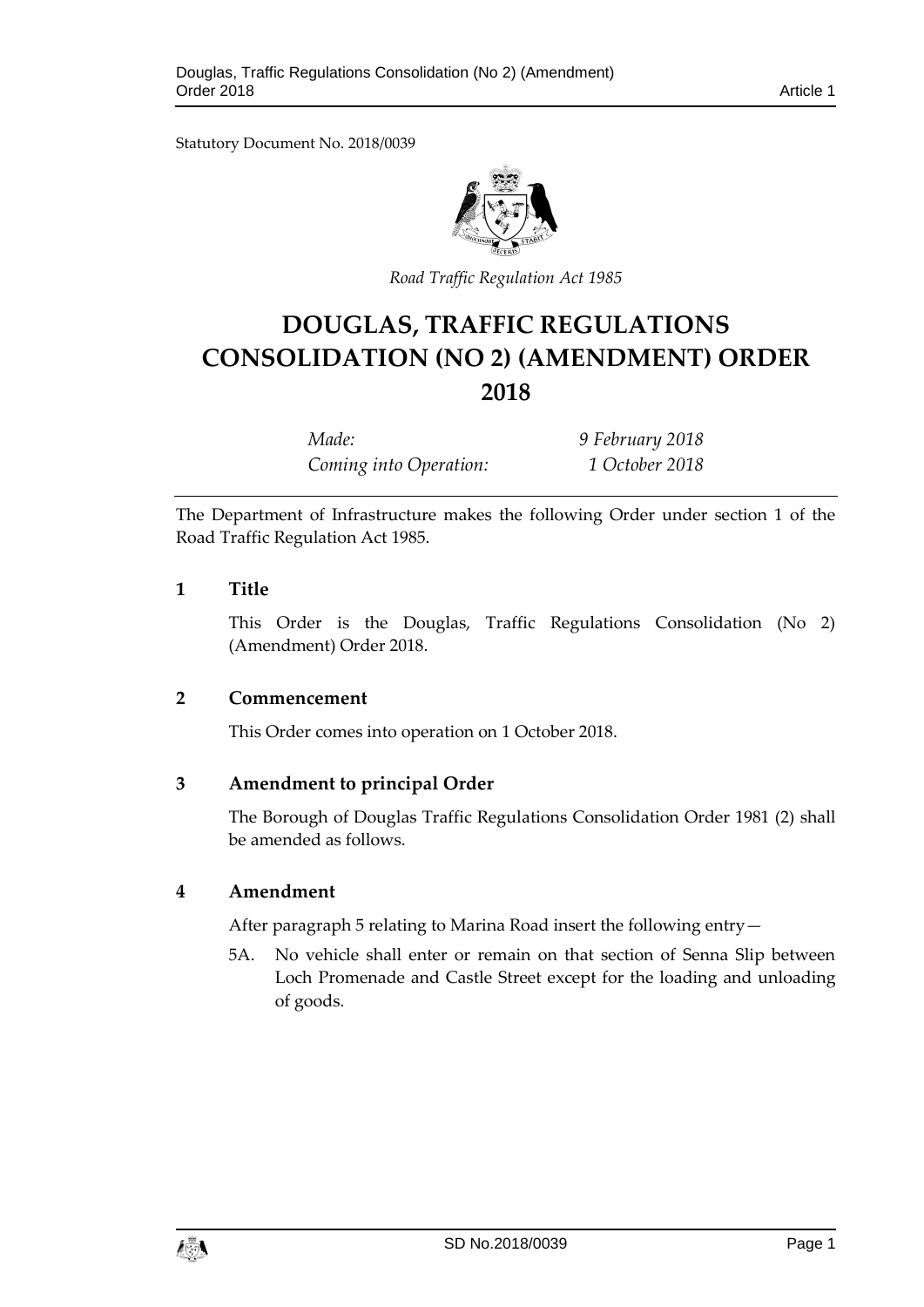Signed by authority of the Minister for Infrastructure

#### **MADE 9 FEBRUARY 2018**

# **TIM COWIN**

*Highway Services*